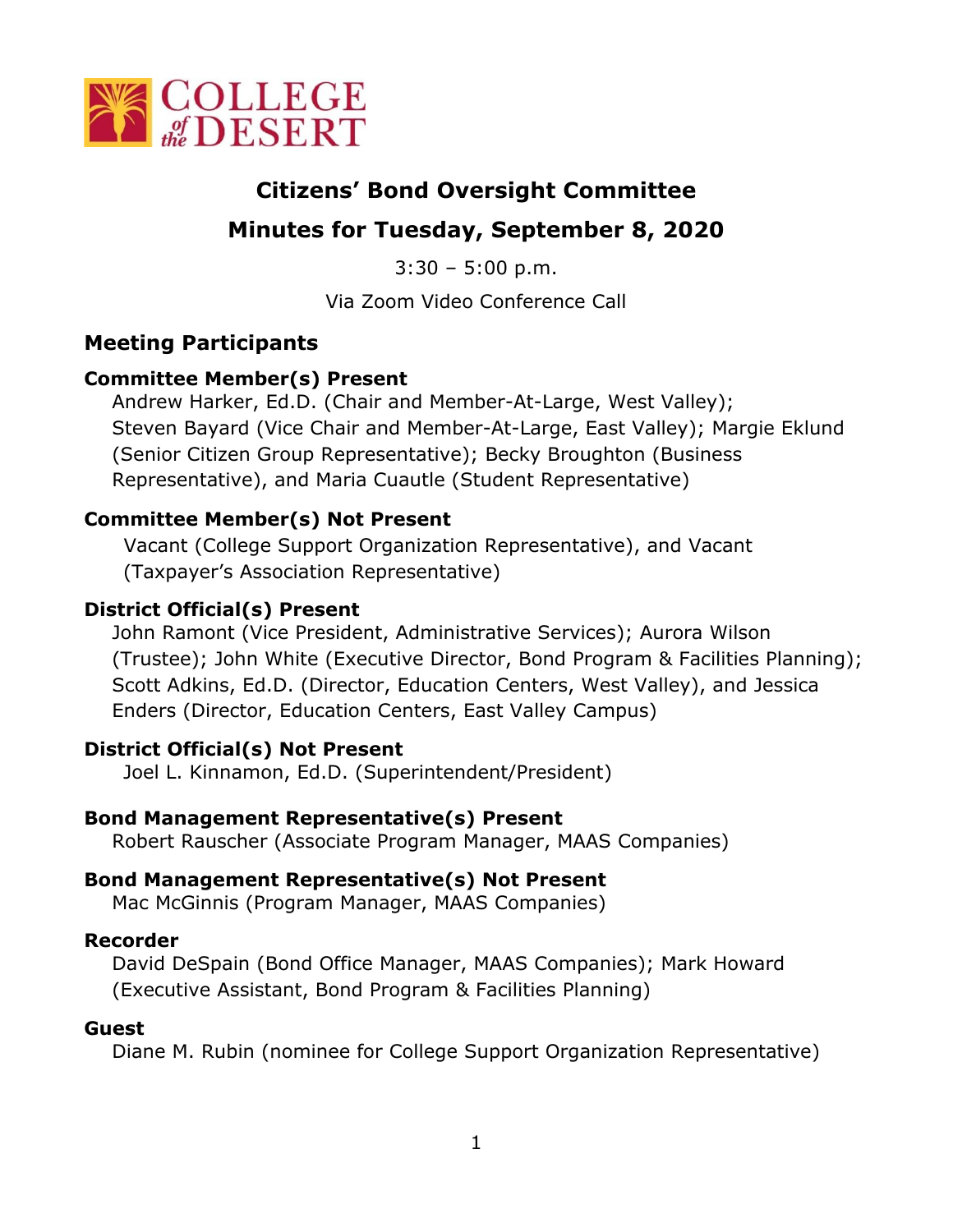### **Meeting Minutes**

# **1. Call to Order/Roll Call**

- Chair Andrew Harker called the committee to order at 3:34 p.m. The committee had a quorum.
- Chair Andrew Harker requested that the following statement be made for the record:
	- o Due to the recent malware incident experienced by College of the Desert the usual methods of notifying the public of this Citizen's Oversight Committee meeting via their website were compromised.

#### **1.2 Public Comments**

• No comments from the public

### **2. Action Items**

#### **2.1 Approval of Agenda**

• A motion was made by Steven Bayard to approve the September 8, 2020 Meeting Agenda. Margie Eklund seconded. No discussion ensued. All in favor. No opposed. Motion was passed.

#### **2.1 Conclusion**

• September 8, 2020 Meeting Agenda was approved as presented.

| 2.1 Follow-up Items | 2.1 Task of | $2.1$ Due by |
|---------------------|-------------|--------------|
| <b>None</b>         | <b>None</b> | <b>None</b>  |

#### **2.2 Approval of June 9, 2020 Minutes**

• A motion was made by Margie Eklund to approve the June 9, 2020 Meeting Minutes as presented. Steven Bayard seconded. No discussion ensued. All in favor. No opposed. Motion was passed.

### **2.2 Conclusion**

• June 9, 2020 Meeting Minutes were approved as presented.

| 2.2 Follow-up Items | 2.2 Task of | 2.2 Due by  |
|---------------------|-------------|-------------|
| None                | <b>None</b> | <b>None</b> |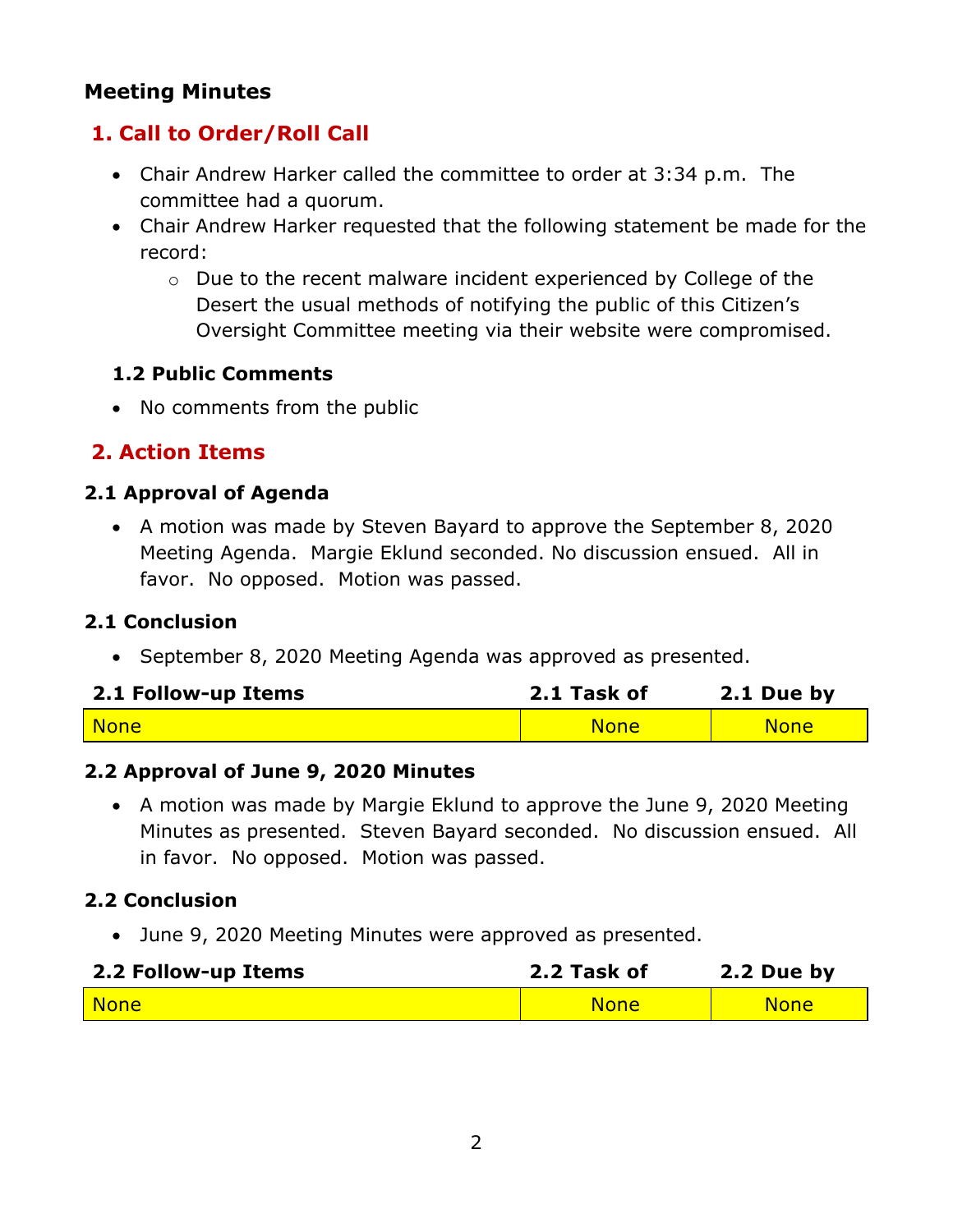### **2.3 Election of Officers**

- A motion was made by Andrew Harker to nominate Steven Bayard as Chair. Becky Broughton seconded. All in favor. No opposed. Motion was passed.
- A motion was made by Margie Eklund to nominate Andrew Harker for Vice Chair. Becky Broughton seconded. All in favor. No opposed. Motion was passed.

#### **2.3 Conclusion**

• Steven Bayard was unanimously approved for appointment of Chair and Andrew Harker was unanimously approved for appointment of Vice Chair.

| 2.3 Follow-up Items | 2.3 Task of | 2.3 Due by  |
|---------------------|-------------|-------------|
| <b>None</b>         | <b>None</b> | <b>None</b> |

# **3. Information/Discussion Items**

#### **3.1 Introduction of new Student Representative Maria Cuautle and new**

#### **College Support Organization Representative Diane Rubin**

- Mr. Ramont introduced Maria Cuautle, the new Student Representative to the Committee. Ms. Cuautle greeted the Committee and shared that she is a biology major and her goal is medical school.
- Mr. Ramont introduced Diane Rubin, the new College Support Organization Representative to the Committee. Ms. Rubin addressed the Committee and provided her extensive background and her current position as Finance Chair for the College of the Desert Foundation.

#### **3.1 Conclusion**

• The committee welcomed Maria Cuautle and Diane Rubin.

| 3.1 Follow-up Items | 3.1 Task of | 3.1 Due by  |
|---------------------|-------------|-------------|
| <mark>  None</mark> | <b>None</b> | <b>None</b> |

#### **3.2 Introduction of the new Recorder, Mark Howard**

• John White advised the Committee that the administrative duties of the Committee which have previously been handled by MAAS will be transitioned over to the Bond Program and Facilities Planning department. John White introduced the new Recorder, Mark Howard to the Committee. Mark Howard addressed the Committee and provided a brief account of his recent background.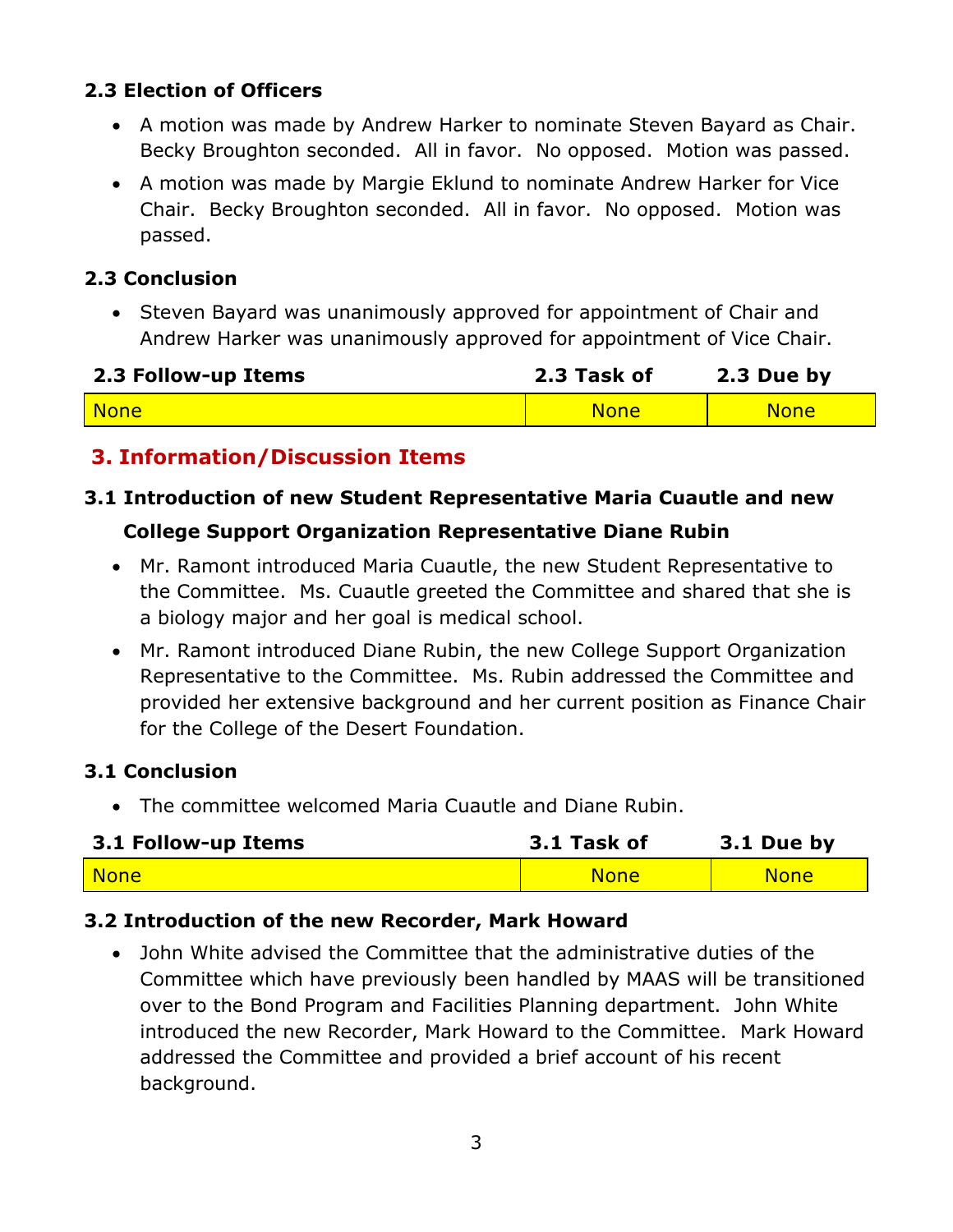#### **3.2 Conclusion**

• The Committee welcomed Mark Howard.

| 3.2 Follow-up Items | 3.2 Task of | 3.2 Due by  |
|---------------------|-------------|-------------|
| None                | <b>None</b> | <b>None</b> |

### **3.3 General Obligation Bond Sale and Refunding**

• John Ramont addressed the Committee regarding the recent Bond sale, which was very well received. The District is in good standing and sustains an excellent credit rating.

#### **3.3 Conclusion**

• Committee Members were briefed on the recent bond sale and refunding.

| 3.3 Follow-up Items | 3.3 Task of | 3.3 Due by  |
|---------------------|-------------|-------------|
| None                | <b>None</b> | <b>None</b> |

### **3.4 Bond Projects Update & Bond Project Financial Report**

- Robert Rauscher, Associate Project Manager with MAAS, introduced himself to the Committee and advised he was standing in for Mac McGinnis who was unable to attend.
- Robert Rauscher, with the aid of a PowerPoint slide presentation, discussed the following projects with the Committee:
	- o Indio Center Expansion project was ready for submission to Division of the State Architect (DSA); however, due to COVID-19 a hold has been put on the submission in order to further review strategies relating to the new safety protocols.
	- o The Indio Child Development Center (CDC) is in a similar state, although the design process is still pending completion. This project will also include adjustments for COVID-19 before submission to the DSA.
	- o The programming and initial design phase of the Roadrunner Motors in Cathedral City project is almost completed. Next is the schematic phase which will involve more detailed information, such as elevations, plans and artists renderings. MAAS is confident that they have a good understanding of the faculty's needs, as well as industry's standards, which is evident from the neighboring car dealership community.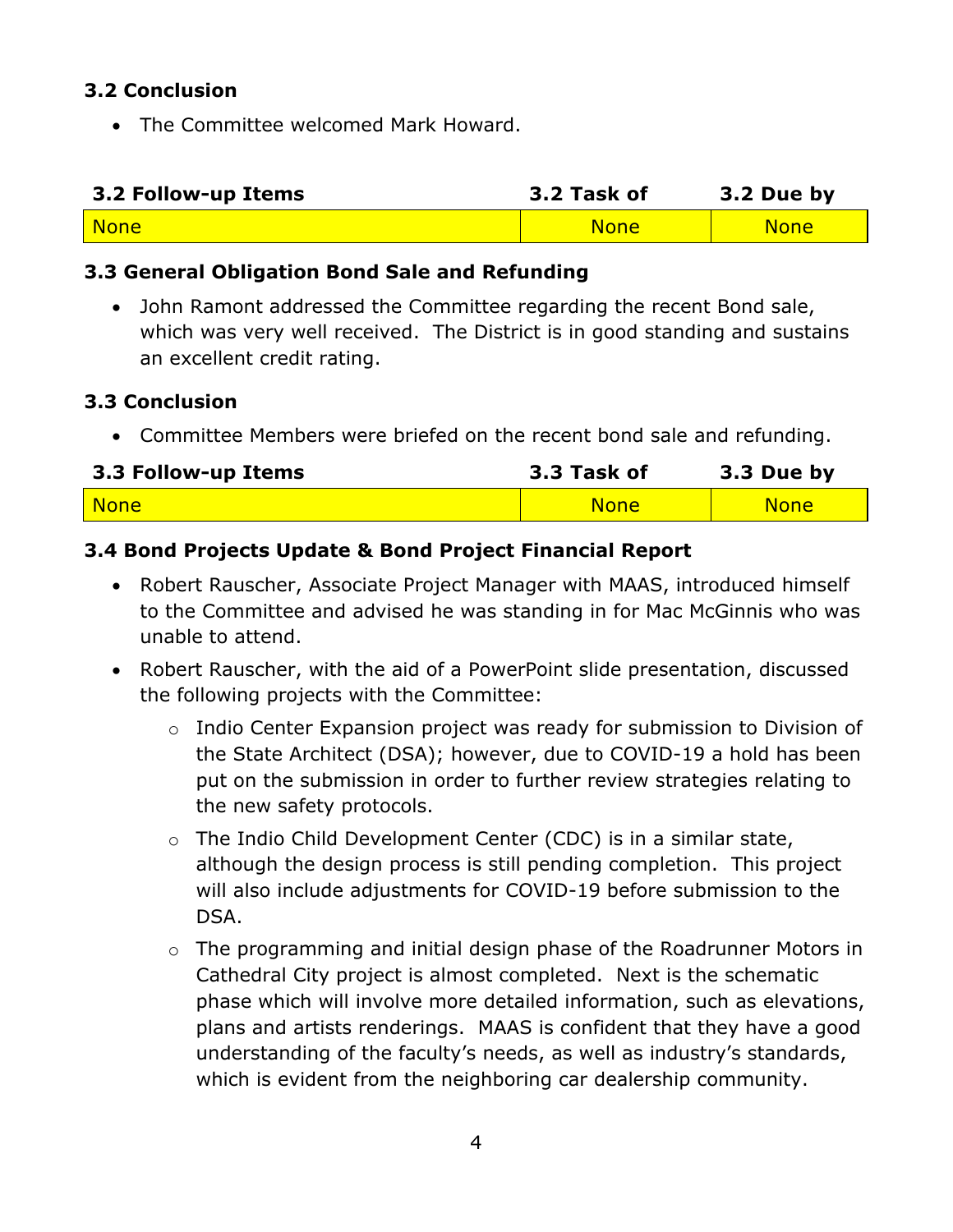- **EXECT** At this time Andrew Harker inquired about the nature of the relationship the College would have with the car dealerships. John White stated that the College's interaction with the car dealerships would not involve any exchange of commerce, but rather would be in relation to the industry needs for skilled workers and other resources in general.
- o Softball Field Lighting project presently has some trenches dug and fencing up at the site, so be careful if you happen to be on site any time soon. Presently reviewing with a third-party consultant, the bids for completion of the work that were received last month.
- o Old Warehouse Renovation project is complete with only the final paper work pending. M&O and Business Services have begun to use their new spaces and seem pleased with the improvements. Once COVID-19 restrictions are over then Friends of the Library will be able to use their area in the newly renovated warehouse.
- o Concerning the Central Campus Redevelopment project, the Hilb Library is completed. Building C, the new home of the Board of Trustees, has had delays due to some last-minute changes the DSA requested and the impact of COVID-19 on the trucking industry and delivery of materials. We request patience during this period while these matters are being dealt with.
- o The updated List of Active Projects was reviewed, noting that some of the modular installations are being retained longer than originally planned, but that overall the population of completed projects continue to grow.
- o The Future Projects PowerPoint slide highlighted the Desert Hot Springs, Phase II project, which is still pending with a budget of \$440,000,000., and at the half-way point as far as bond funding.

#### **3.4 Conclusion**

• Committee Members were briefed on current and completed projects and financials under the Measure B and Measure CC Bond Programs.

# **4. Future Agenda Topics**

• 2019-2020 COC Annual Report Draft

# **5. Questions for the District**